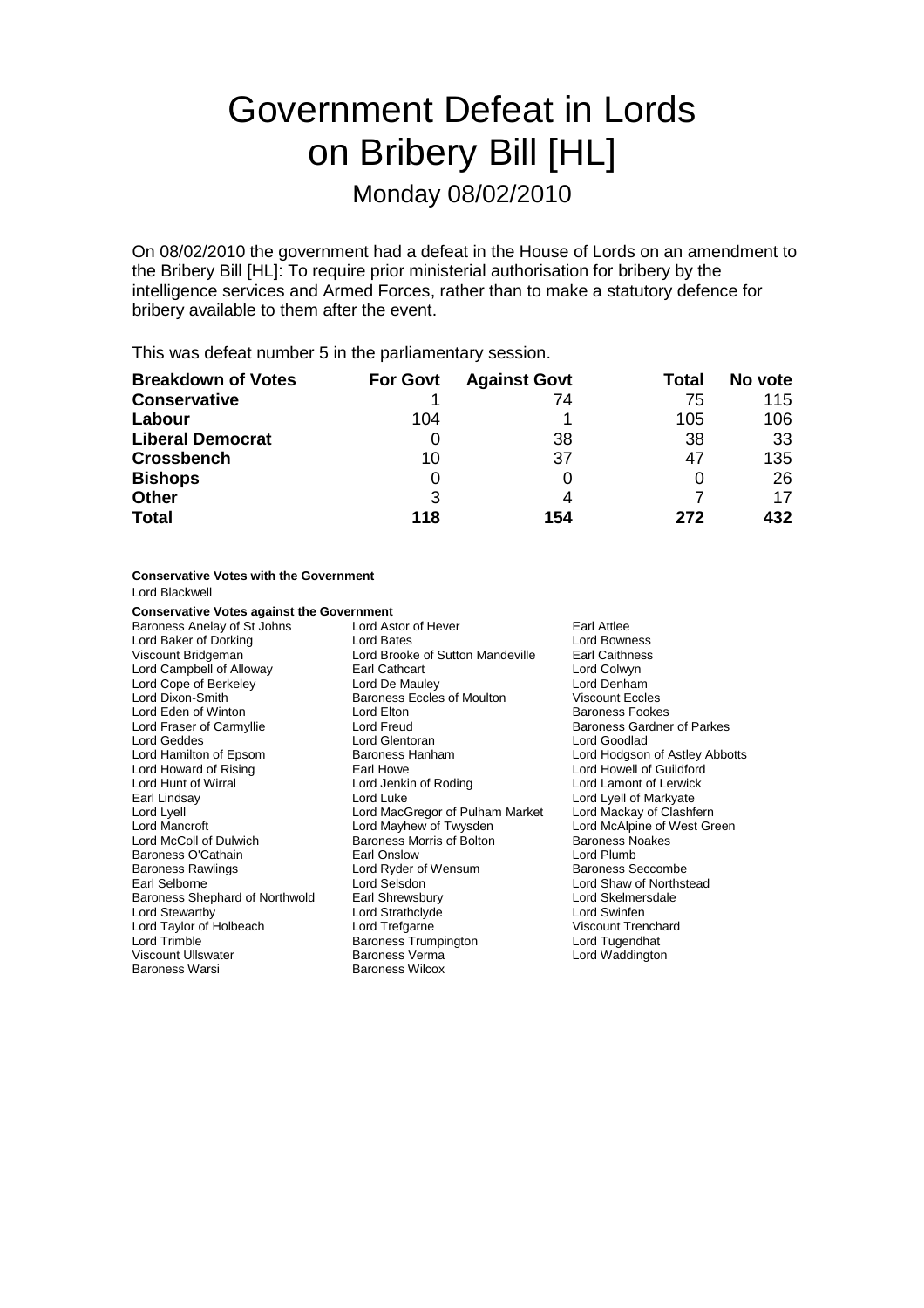## **Labour Votes with the Government**

Lord Anderson of Swansea<br>
Lord Archer of Sandwell<br>
Lord Bassam of Brighton<br>
Lord Barkeley<br>
Lord Barkeley Lord Bhattacharyya Lord Bragg **Lord Brooke of Alverthorpe** Lord Brookman Lord Brooks of Tremorfa Lord Campbell-Savours Lord Carter of Coles Lord Christopher Lord Clarke of Hampstead Lord Clinton-Davis Lord Davies of Coity<br>
Lord Dubs<br>
Lord Dubs
Lord Dubs
Lord Dubs
Lord Dubs
Lord Dubs
Lord Dubs
Lord Dubs
Lord Dubs
Lord Dubs
Lord Dubs
Lord Dubs
Lord Dubs
Lord Dubs
Lord Dubs
Lord Dubs
Lord Dubs
Lord Dubs
Lord Dubs
Lord Dubs Baroness Farrington of Ribbleton<br>Lord Foulkes of Cumnock Baroness Golding and Baroness Gould of Potternewton Lord Grabiner<br>
Lord Griffiths of Burry Port Lord Grocott Lord Lord Harris of Haringey Lord Griffiths of Burry Port Lord Grocott Lord Harris Lord Harris Lord Harris Cord Harris Lord Harris Lord Harris Lord Harris Cord Harris Lord Harris Cord Harris Lord Harris Cord Harris Cord Harris Cord Harris Cord Harris Lord Harrison<br>
Baroness Hollis of Heigham<br>
Lord Howarth of Newport Lord Howie of Troon **Lord Hughes of Woodside** Lord Hunt of Kings Heath<br>Baroness Jones of Whitchurch Lord Jordan Lord Hunt of King of West Bromwich Baroness Jones of Whitchurch Lord Jordan Lord Lord King of Lord King of Regional Lord King of Regional Lord King of Bromwich Bromwich Bromwich Bromwich Bromwich Bromwich Bromwich Bromwich Bromwich Bromwich Bromwich Bromwic Baroness Kingsmill<br>
Lord Lea of Crondall
Lord Lord Macdonald of Tradeston<br>
Lord Lea of Crondall
Lord Macdonald of Tradeston Lord Lea of Crondall **Lord Macdonald of Tradeston** Lord Mackenzie of Framwellgate<br>
Baroness Massev of Darwen Baroness McDonagh Baroness McIntosh of Hudnall Lord McKenzie of Luton Baroness Morgan of Drefelin Lord Morgan Lord Lord Morris of Aberavon<br>
Baroness Morris of Yardley Lord Patel of Blackburn Lord Paul Baroness Morris of Yardley **Lord Patel of Blackburn** Cord Paul<br>
Lord Pendry **Cord Paul Baroness Pitkeathley** Cord Pons Lord Pendry **Example 2** Exercise Section Baroness Pitkeathley<br>Baroness Prosect Baroness Ouin Baroness Baroness Ramsay of Cartyal Surveness Rendell of Babergh Lord Richard<br>
Baroness Royall of Blaisdon Lord Sawyer Lord Baroness Scotland of Asthal Baroness Royall of Blaisdon **Lord Sawyer Lord Sharoness Royall of Blaisdon**<br>
Lord Sheldon **Baroness Scotland Of Asshare** Lord Sheldon **Community Community Community** Viscount Simon Baroness Smith of Gilmorehill<br>
Lord Solev **Community Community Community Community Community Community Community Community Community Community** Baroness Taylor of Bolton Lord Temple-Morris Baroness Thornton Baroness Wall of New Barnet

Lord Acton Lord Adonis Lord Ahmed Lord Bassam of Brighton Lord Berkel<br>
Lord Bilston Lord Borrie Lord Davies of Abersoch Lord Evans of Temple Guiting Lord Evans of Watford<br>
Lord Faulkner of Worcester Lord Foster of Bishop Auckland Baroness McDonagh Baroness McIntosh of Hudnall<br>
Lord Mitchell<br>
Lord Moonie Baroness Quin **Baroness Ramsay of Cartvale**<br> **Baroness Ramsay of Cartvale**<br> **Baroness Ramsay of Cartvale** Lord Tunnicliffe **Baroness Turner of Camden**<br>
Lord West of Spithead **Baroness Whitaker** Lord Whitty **Baroness Wilkins** Cord Williams of Elvel Baroness Wilkins **Lord Williams of Elvel**<br>
Lord Woolmer of Leeds **Lord Young of Norwood Green** Lord Young of Norwood Green

**Baroness Gale Exercise School Baroness Gibson of Market Rasen** Baroness Howells of St Davids Baroness Symons of Vernham Dean

**Labour Votes against the Government** Lord Wedderburn of Charlton

#### **Liberal Democrat Votes with the Government**

# **Liberal Democrat Votes against the Government**

Baroness Bonham-Carter of Yarnbury Lord Bradshaw Baroness Harris of Richmond Lord Thomas of Gresford Baroness Thomas of Walliswood<br>
Lord Torder Corpus Lord Tordoff Baroness Walmsley **Lord Watson of Richmond** 

- Lord Clement-Jones Lord Cotter Lord Cotter Lord Dholakia<br>Lord Dvkes Lord Dholakia Uiscount Falkland Baroness Falk Lord Dykes 
viscount Falkland
University Baroness Falkner of Margravine
Baroness<br>
Lord Fearn
Baroness Garden of Frognal
Baroness Hamwee
Baroness Hamwee

Lord Fearn
University Communication Communication Communication Daron Exaroness Garden of Frognal Baroness Hamwee<br>
Lord Jones of Cheltenham<br>
Lord Kirkwood of Kirkhope Lord Lee of Trafford **Lord Maclennan of Rogart** Baroness Maddock<br>
Lord McNally **Collection** Baroness Nicholson of Winterbourne Baroness Northover Lord McNally **Baroness Nicholson of Winterbourne**<br> **Lord Redesdale Baroness Nicholson of Winterbourne** Lord Redesdale Lord Rennard Lord Roberts of Llandudno Lord Shutt of Greetland Lord Smith of Clifton Lord Taverne<br>Lord Thomas of Gresford Baroness Thomas of Walliswood Baroness Thomas of Winchester
	- Baroness Barker<br>Lord Chidgey Lord Wallace of Saltaire